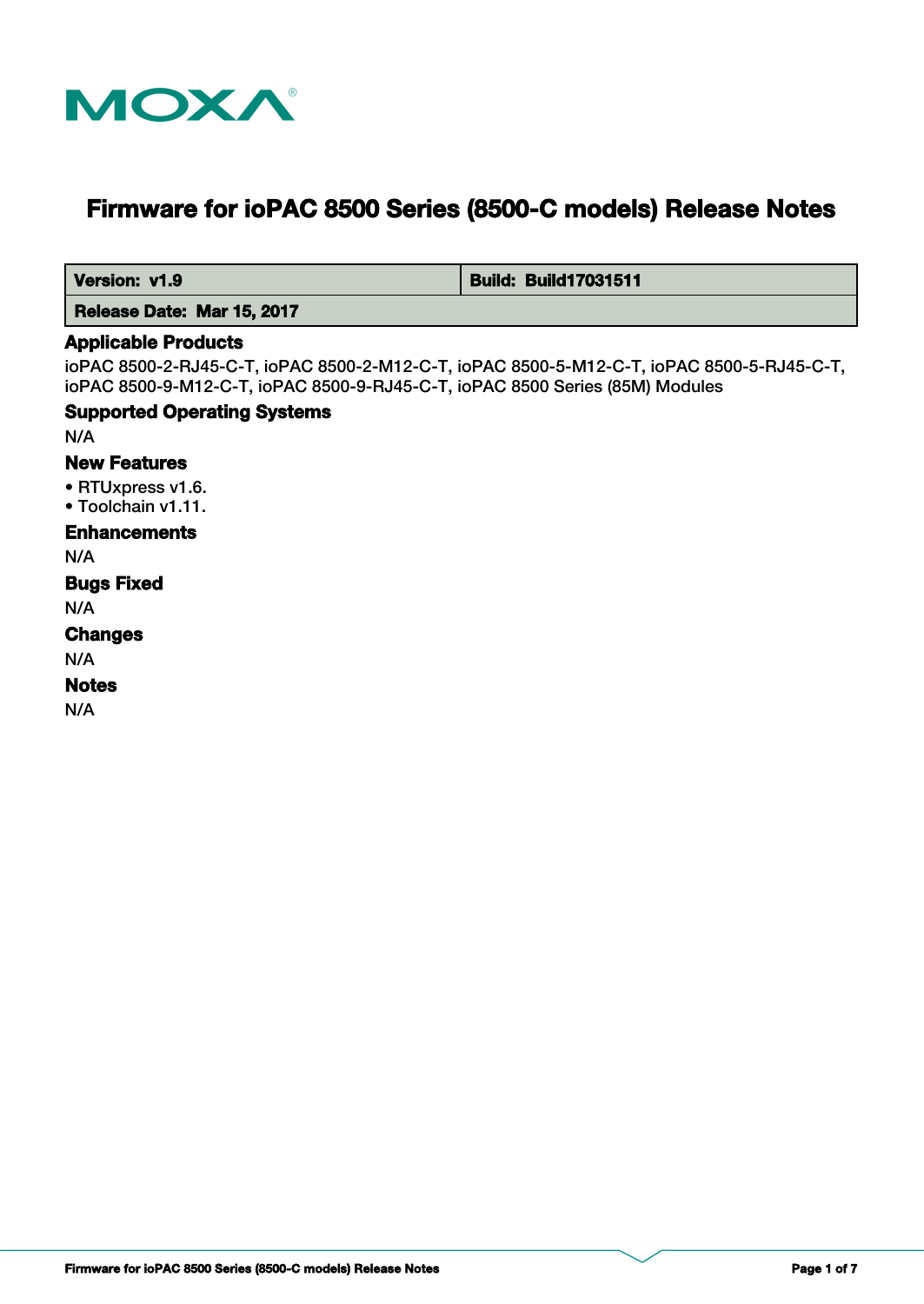

 **Version: v1.8 Build: Build: Build15122319** 

 **Release Date: N/A**

# **Applicable Products**

ioPAC 8500-2-M12-C-T, ioPAC 8500-2-RJ45-C-T, ioPAC 8500-5-M12-C-T, ioPAC 8500-5-RJ45-C-T, ioPAC 8500-9-M12-C-T, ioPAC 8500-9-RJ45-C-T

# **Supported Operating Systems**

N/A

# **New Features**

- NMP function.
- SNMP trap function.
- Modbus/RTU slave function.
- Delay between polls function in Modbus master mode.
- RTUxpress v1.4.
- Toolchain v1.10.

# **Enhancements**

N/A

# **Bugs Fixed**

N/A

### **Changes**

N/A

#### **Notes**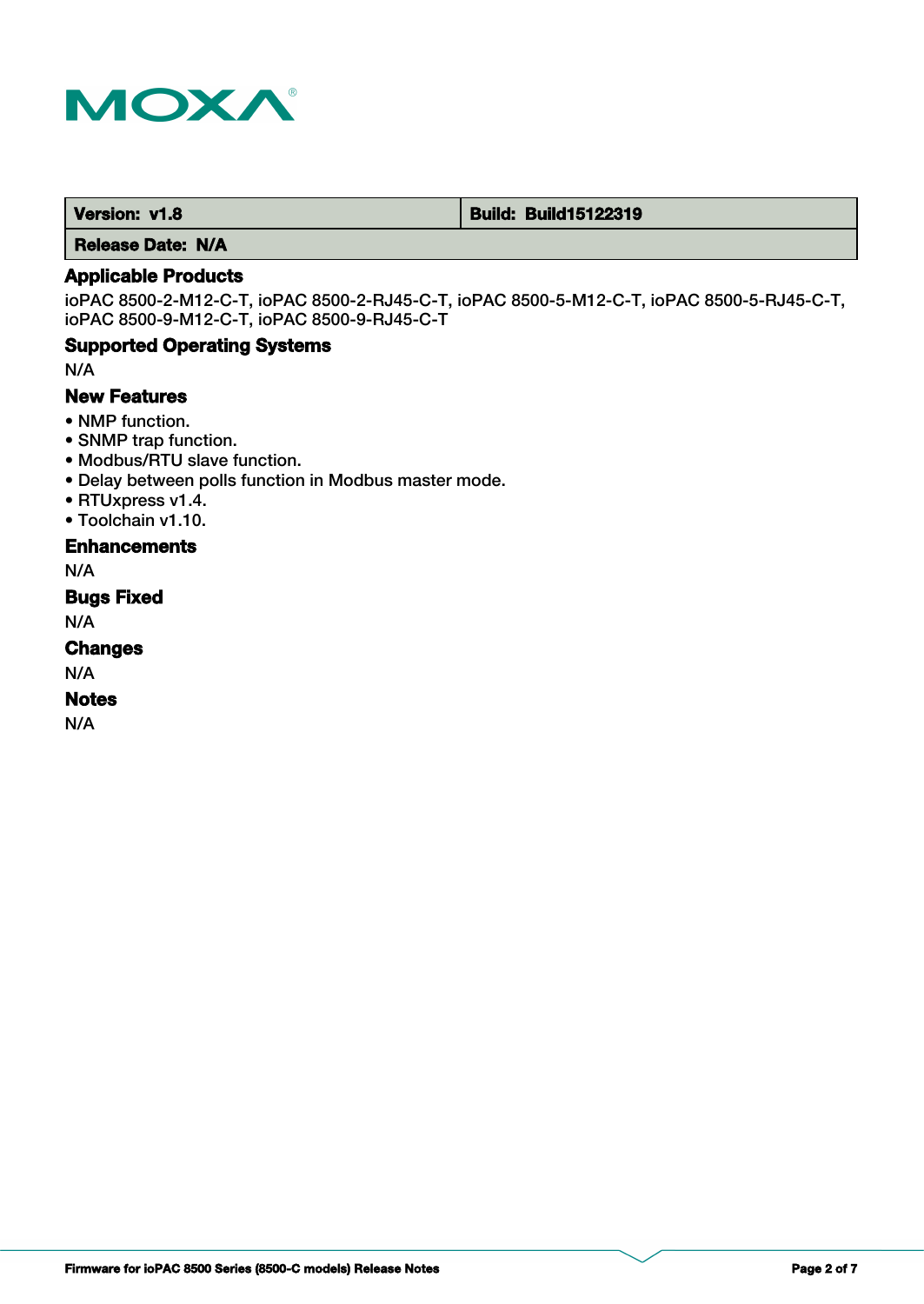

 **Version: v1.6 Build: Build: Build14102111** 

 **Release Date: N/A**

# **Applicable Products**

ioPAC 8500-2-M12-C-T, ioPAC 8500-2-RJ45-C-T, ioPAC 8500-5-M12-C-T, ioPAC 8500-5-RJ45-C-T, ioPAC 8500-9-M12-C-T, ioPAC 8500-9-RJ45-C-T

# **Supported Operating Systems**

N/A

# **New Features**

N/A

# **Enhancements**

- Digital input supports frequency mode.
- Performance enhancement.

# **Bugs Fixed**

N/A

# **Changes**

N/A

# **Notes**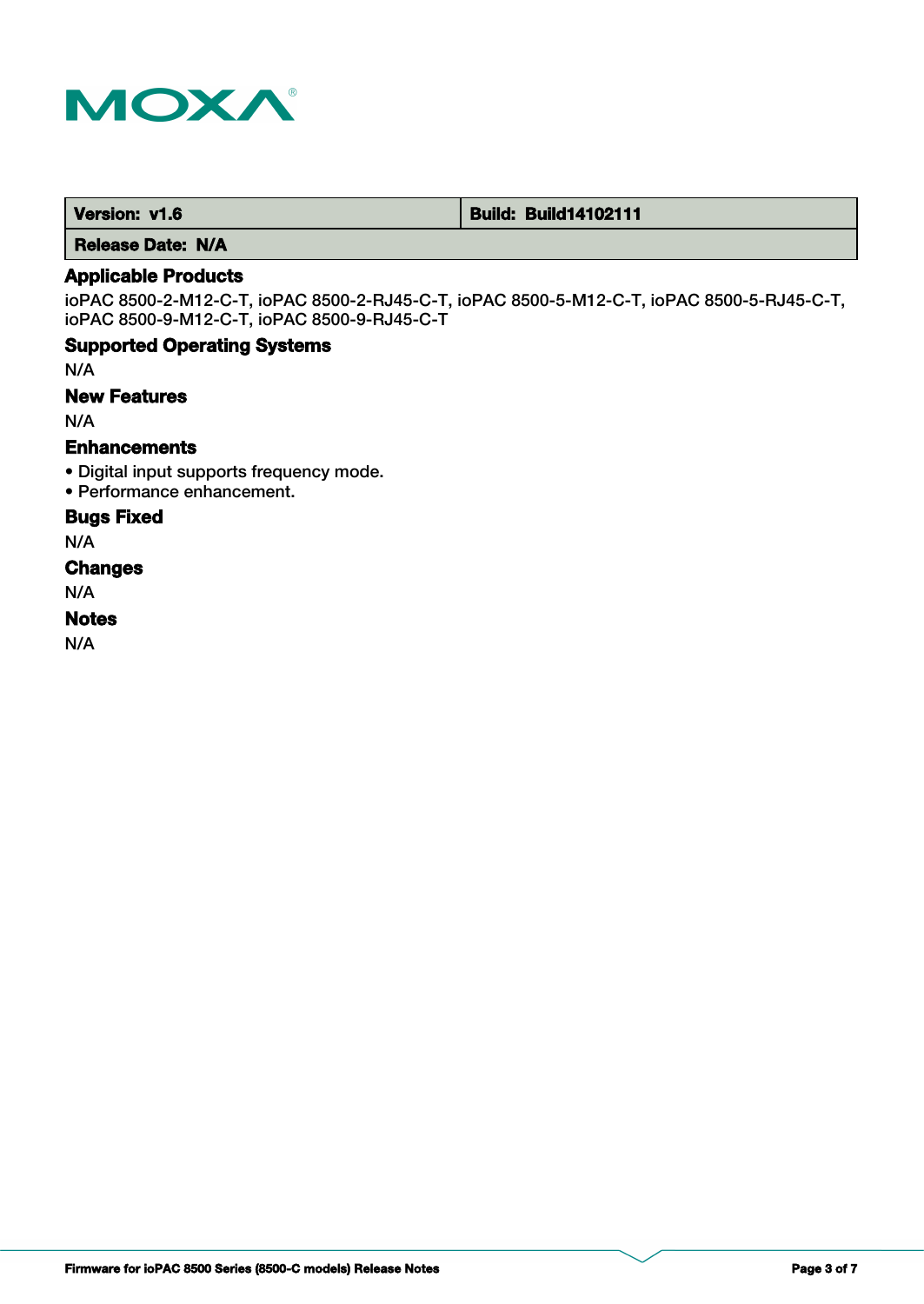

**Version: v1.5 Build: Build: Build13052417** 

 **Release Date: N/A**

# **Applicable Products**

ioPAC 8500-2-M12-C-T, ioPAC 8500-2-RJ45-C-T, ioPAC 8500-5-M12-C-T, ioPAC 8500-5-RJ45-C-T, ioPAC 8500-9-M12-C-T, ioPAC 8500-9-RJ45-C-T

# **Supported Operating Systems**

N/A

#### **New Features**

N/A

### **Enhancements**

N/A

### **Bugs Fixed**

N/A

#### **Changes**

• Software spec change: improve the compatibility.

# **Notes**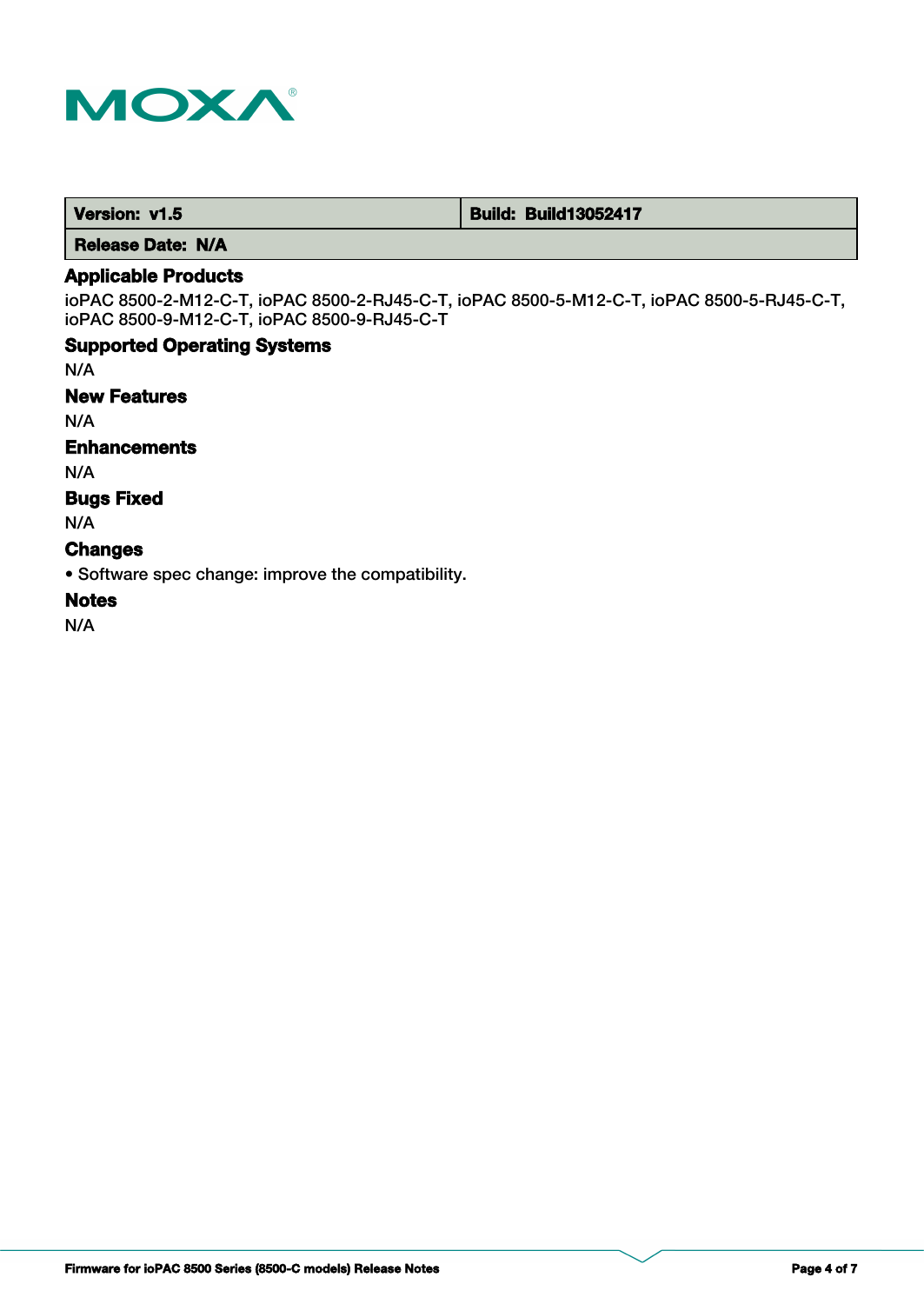

**Version: v1.4 Build: Build: Build13052417** 

 **Release Date: N/A**

# **Applicable Products**

ioPAC 8500-2-M12-C-T, ioPAC 8500-2-RJ45-C-T, ioPAC 8500-5-M12-C-T, ioPAC 8500-5-RJ45-C-T, ioPAC 8500-9-M12-C-T, ioPAC 8500-9-RJ45-C-T

# **Supported Operating Systems**

N/A

# **New Features**

• Add tag service.

# **Enhancements**

N/A

# **Bugs Fixed**

N/A

# **Changes**

N/A

# **Notes**

• When upgrading firmware, please refer to the Upgrading the Firmware section in the ioPAC RTU Software Users Manual, v1. After upgrading the new firmware, users will be able to use the RTUxpress utility for future firmware upgrades.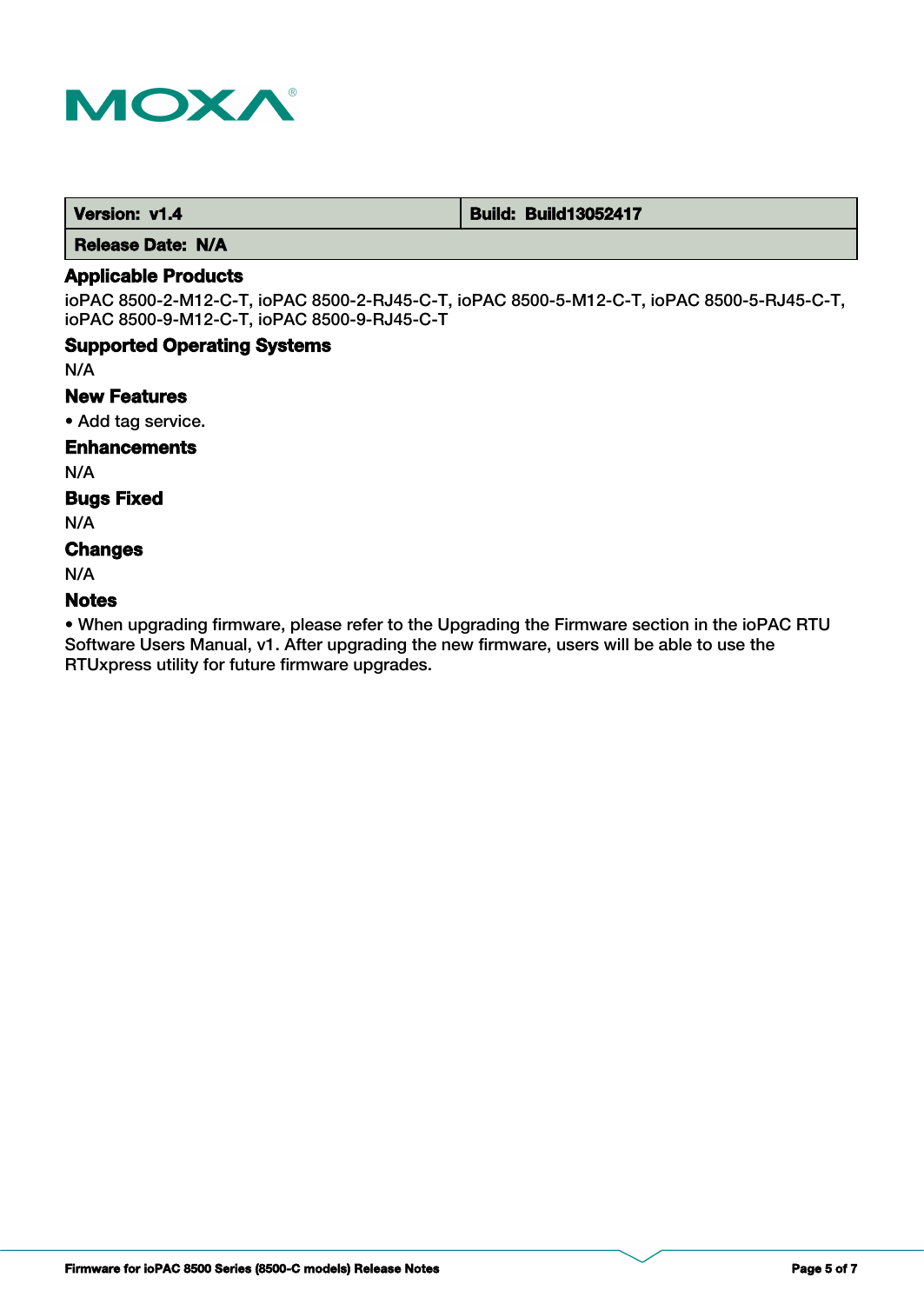

**Version: v1.3 Build: Build: Build13052417** 

 **Release Date: N/A**

# **Applicable Products**

ioPAC 8500-2-M12-C-T, ioPAC 8500-2-RJ45-C-T, ioPAC 8500-5-M12-C-T, ioPAC 8500-5-RJ45-C-T, ioPAC 8500-9-M12-C-T, ioPAC 8500-9-RJ45-C-T

# **Supported Operating Systems**

N/A

#### **New Features**

N/A

# **Enhancements**

N/A

# **Bugs Fixed**

• Linux kernel will fail after system memory is not normally released when keeping data acquisition with 85M-3801-T or 85M-3811-T.

#### **Changes**

N/A

#### **Notes**